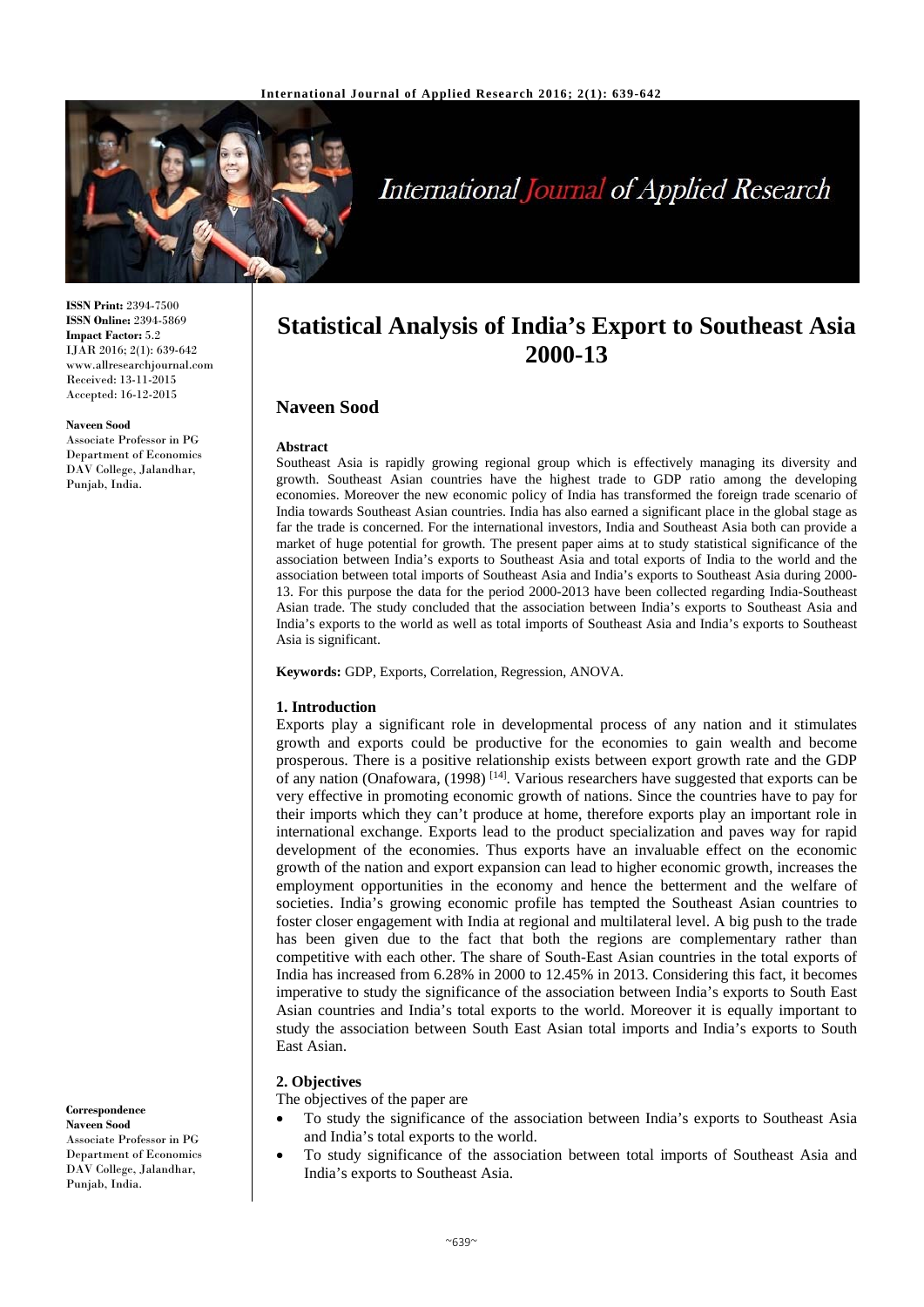#### **3. Review of Literature**

Rupa Chanda and G. Sasidaran's (2008) [15] examines the reasons underlying India's growing interest in framing various kinds of regional and bilateral agreements with Asian economies. The study concludes by looking at the prospects for future Preferential Trade Agreements by India and the various issues and interests that should shape India's future regional initiatives to assure the realization of its long term economic, strategic, and geopolitical objectives. Razeen Sally and Rahul Sen  $(2005)$ <sup>[9]</sup>, analyze the tradepolicies in Southeast Asian countries in their wider Asian and global contexts. The paper concludes that for ASEAN countries the engine of liberalization andregulatory reform has to be home-driven, with governments taking unilateral measures in response to internal and external conditions. Suparna Karmakar  $(2005)$ <sup>[10]</sup>, analyses the economic scenario in the Asia-Pacific region. This paper is an analysis of the economic scenario in the Asia-Pacific region and a macro overview of the trade creation potential of an agreement on trade in services among members of ASEAN and India. Mukul Asher and Amitendu Palit (2008) [7] explore India's Look East Policy. India's economic engagement with Southeast Asia has expanded rapidly since the early 1990s. Merchandise trade between India and ASEAN has grown from US\$2.3 billion in 1991-92 to US\$38.4 billion in 2007- 08. Bilateral trade has diversified in terms of commodity composition. This further suggests that acceleration in India-ASEAN trade coincided with the onset of a robust period of expansion for the global as well as the Indian economy. Laurence Henry (2007)<sup>[6]</sup>, suggests that the development of trade and economic arrangements between India and Southeast Asia must be rooted within the larger processes of economic and diplomatic exchanges in Asia. The article further highlights ASEAN as a successful model of regional cooperation that started its revolutionary growth in the 1990's. According to the author, a major reason for the evolution of the ASEAN-India entente is the perceived hegemony of China in Asia. Southeast Asian States are very interested in balancing Chinese power through India, in the region. The association between India and Southeast Asia, in particular ASEAN and its member states, reflects the overall tendencies of the emerging regional infrastructure of East Asia.

#### **4. Research Methodology**

Since the study is descriptive in nature therefore it is based upon secondary source of data like UN-COMTRADE, IMF-Foreign Trade Statistics Yearbook and ASEAN Merchandise Trade Statistics Database. The statistical tools such as correlation coefficients, regression analysis and ANOVA have been used to achieve the objectives of the paper. For calculating the share of Southeast Asia in India's total Exports and India's share in Southeast Asia trade, percentage method has been used.

#### **5. Data Analysis and Discussions**

#### **a) Share of Southeast Asia in Total Exports of India and Share of India's Exports in Southeast Asia Imports**

There is no denying fact that the new relationship of the 1990s between India and Southeast Asia is defined by the phenomenal economic success in the recent times. A reason for ASEAN economic community progressing well has to do with the complementarities that exist in the trading relation. Complementarities exist in terms of trade in energy,

consumer durables and food items (Banik, 2011) <sup>[1]</sup>. It is clear from the fact that the share of Southeast Asia in the total exports of India and the share of India's exports in Southeast Asia imports has increased during the period of the study. The following table clearly reveals that the share of Southeast Asia in total exports of India has increased from 6.28% in 2000 to 12.45% in 2013 and the share of India's exports in Southeast Asia imports has increased from 0.73% in 2000 to 4.91% in 2013.

| Table 1: Share of Southeast Asia in India's Exports 2000-2013 |  |  |  |
|---------------------------------------------------------------|--|--|--|
|---------------------------------------------------------------|--|--|--|

| Year | % Share of Southeast Asia<br>in India's World Exports | % Share of India in<br><b>Southeast Asia Imports</b> |
|------|-------------------------------------------------------|------------------------------------------------------|
| 2000 | 6.28                                                  | 0.73                                                 |
| 2001 | 7.56                                                  | 0.98                                                 |
| 2002 | 8.99                                                  | 1.27                                                 |
| 2003 | 8.54                                                  | 1.27                                                 |
| 2004 | 9.95                                                  | 1.51                                                 |
| 2005 | 10.25                                                 | 1.78                                                 |
| 2006 | 10.21                                                 | 1.87                                                 |
| 2007 | 9.48                                                  | 1.85                                                 |
| 2008 | 10.69                                                 | 2.09                                                 |
| 2009 | 10.13                                                 | 2.50                                                 |
| 2010 | 10.04                                                 | 2.93                                                 |
| 2011 | 9.63                                                  | 3.69                                                 |
| 2012 | 12.41                                                 | 4.38                                                 |
| 2013 | 12.45                                                 | 4.91                                                 |

**Source:** Author's calculations using UNCOMTRADE database, United Nation Statistical Division.





#### **b) Significance of the Association between India's Exports to Southeast Asia and India's Exports to the World**

Since the share of Southeast Asia in total exports of India has increased over the period of time therefore it becomes necessary to examine the significance of the association between India's exports to Southeast Asia and India's exports to the world. In other words it is equally important to study that whether the association between India's exports to Southeast Asia and India's exports to the world is significant or not?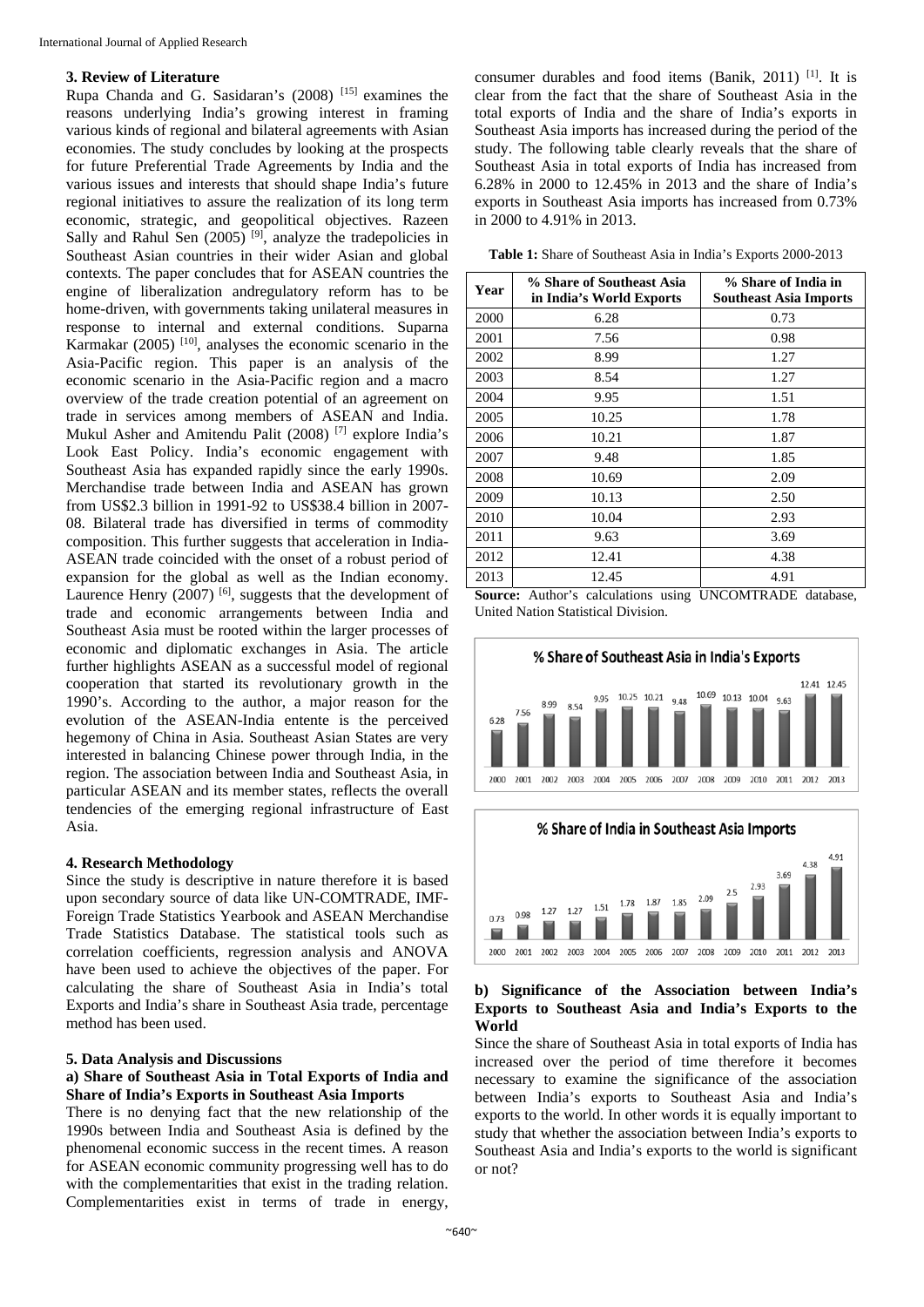| Year | <b>India's Exports to World</b> | <b>India's Exports to Southeast Asia</b> |
|------|---------------------------------|------------------------------------------|
| 2000 | 42.35                           | 2.66                                     |
| 2001 | 43.88                           | 3.32                                     |
| 2002 | 50.10                           | 4.51                                     |
| 2003 | 59.36                           | 5.07                                     |
| 2004 | 75.90                           | 7.55                                     |
| 2005 | 100.35                          | 10.28                                    |
| 2006 | 121.20                          | 12.37                                    |
| 2007 | 145.89                          | 13.82                                    |
| 2008 | 181.86                          | 19.43                                    |
| 2009 | 176.76                          | 17.90                                    |
| 2010 | 220.41                          | 22.13                                    |
| 2011 | 301.48                          | 29.04                                    |
| 2012 | 289.56                          | 35.95                                    |
| 2013 | 336.01                          | 41.86                                    |

#### **Table 2:** India's Exports to the world and Southeast Asia(US\$ Billion)

**Source:** Author's calculations using UNCOMTRADE database, United Nation Statistical Division.

| <b>Descriptive Statistics</b>                   |                        |                                  |                                                 |                 |                     |                                                           |
|-------------------------------------------------|------------------------|----------------------------------|-------------------------------------------------|-----------------|---------------------|-----------------------------------------------------------|
|                                                 |                        | <b>India World</b><br>Exports(X) | <b>India Export</b><br><b>Southeast Asia(Y)</b> | <b>R-Square</b> | <b>ANOVA</b>        | <b>Regression</b>                                         |
| <b>India World</b><br>$\text{Exports}(X)$       | Pearson<br>Correlation |                                  | 0.985                                           | 0.971           | $F = 394.852$       | Constant= $-2.354$<br>Regression<br>$Coefficient = 0.121$ |
|                                                 | $Sig. (2-tailed)$      |                                  | 0.000                                           |                 | Sig. Value<br>0.000 | $Sig.$ Value= $0.00$                                      |
|                                                 | N                      | 14                               | 14                                              |                 |                     |                                                           |
| <b>India Export</b><br><b>Southeast Asia(Y)</b> | Pearson<br>Correlation | 0.985                            |                                                 |                 |                     |                                                           |
|                                                 | $Sig. (2-tailed)$      | 0.000                            |                                                 |                 |                     |                                                           |
|                                                 | N                      | 14                               | 14                                              |                 |                     |                                                           |

Clearly, there is positive and high correlation (0.985) between India's exports to Southeast Asia and India's exports to the world. The p-value 0.00 is less than level of significance 0.01 therefore it can be concluded that the association between India's exports to Southeast Asia and India's exports to the world is statistically significant. Moreover R square is 0.971 which means around 97% changes in India's exports to Southeast Asia are explained by the changes in total exports of India to the world. Since the value of R square is almost equal to one therefore it can be concluded that model is more reliable. The regression equation of India's export to ASEAN(X) on total exports of India to the world (Y) is  $X = -2.354+0.121$  Yand the value of regression coefficient of India's export to Southeast Asia on total exports of India to the world is statistically significantas the p-value 0.00 is less than level of significance 0.01. Hence, results show that the dependence of India's export to Southeast Asia on total exports of India to the world is statistically significant. ANOVA is one of the important applications of F –test and is used to test the overall strength of the model under study. Since p-value 0.00 is less than level of significance 0.01, therefore it may be concluded that regression equation of India's exports to Southeast Asia on India's exports to the world is statistically significant.

#### **c) Studying the Association between Total Imports of Southeast Asia and India's Exports to Southeast Asia**

Ever since India started to engage seriously with Southeast Asia, it has emerged on global landscape for which the IndiaSoutheast Asia summits provided a significant opportunity to become a credible interlocutor with the major powers of the rest of the world sector. The trend of India's share in Southeast Asia imports is rising and it has risen sharply even in the period of world recession. Considering this fact it becomes interesting to study whether the association between total imports of Southeast Asia and India's exports to Southeast Asia is significant or not?

**Table 3:** Imports of Southeast Asia and Exports of India to Southeast Asia (US\$ Billion)

| Year | <b>Total Imports of</b><br><b>Southeast Asia</b> | India's exports to<br><b>Southeast Asia</b> |
|------|--------------------------------------------------|---------------------------------------------|
| 2000 | 365.35                                           | 2.66                                        |
| 2001 | 338.66                                           | 3.32                                        |
| 2002 | 355.05                                           | 4.50                                        |
| 2003 | 397.92                                           | 5.07                                        |
| 2004 | 501.22                                           | 7.55                                        |
| 2005 | 576.45                                           | 10.28                                       |
| 2006 | 660.13                                           | 12.37                                       |
| 2007 | 748.25                                           | 13.82                                       |
| 2008 | 929.38                                           | 19.43                                       |
| 2009 | 715.78                                           | 17.90                                       |
| 2010 | 753.56                                           | 22.13                                       |
| 2011 | 786.28                                           | 29.04                                       |
| 2012 | 819.00                                           | 35.95                                       |
| 2013 | 851.72                                           | 41.86                                       |

**Source:** Author's calculations using UNCOMTRADE database, United Nation Statistical Division.